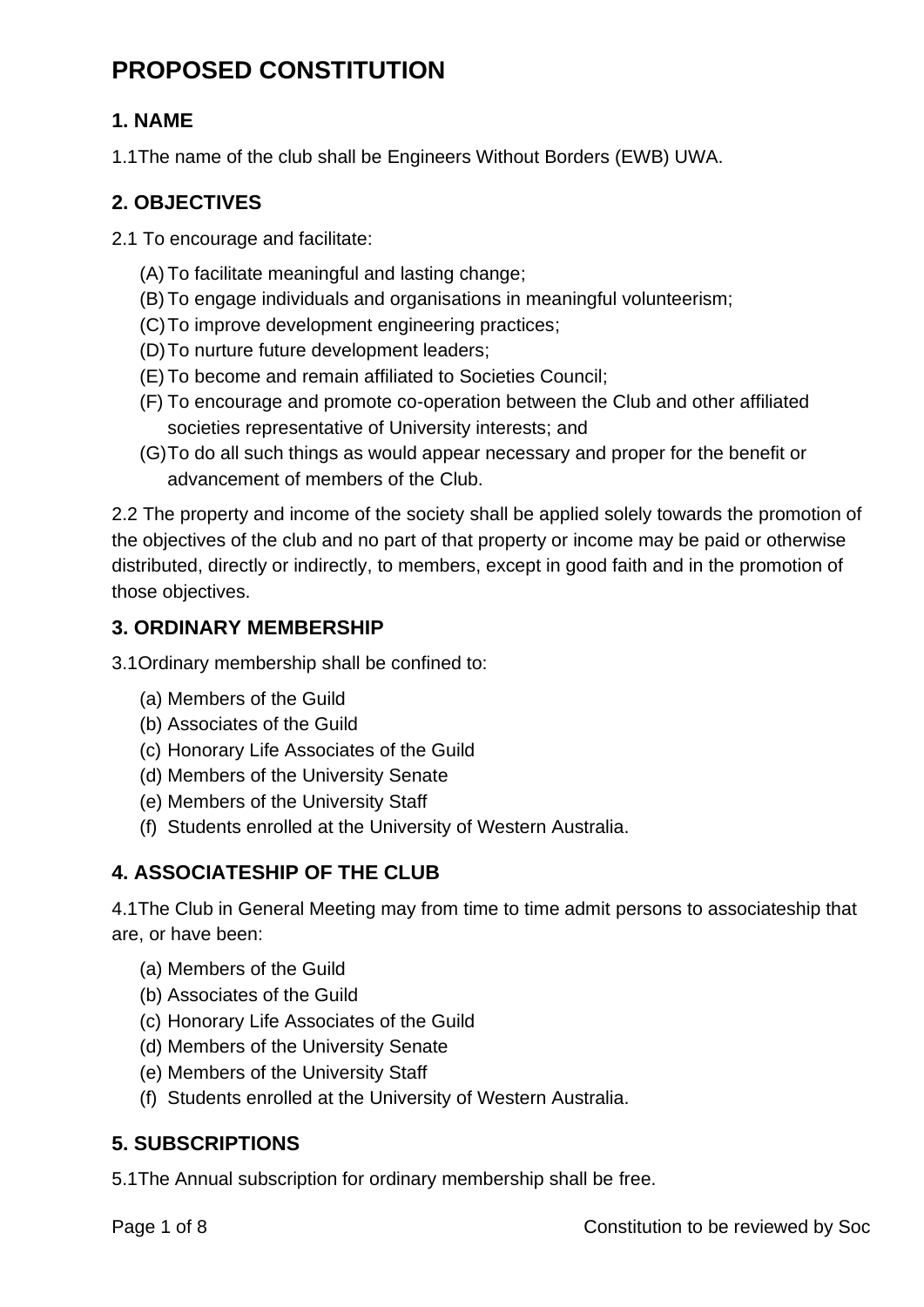#### **6. HONORARY LIFE MEMBERSHIPS**

6.1The Club may in General Meeting by two-thirds majority of those present and voting confer Honorary Life Membership upon any member who has performed outstanding service to the Club.

# **7. PRIMACY OF ORDINARY MEMBERS**

7.1Members other than Ordinary Members shall not:

- (a) Be voting members of the Club.
- (b) Nominate candidates for the offices and Committee of the Club.
- (c) Become or remain office bearers of the Club.
- (d) But shall otherwise have all the rights and privileges of ordinary membership.

#### **8. MEETING OF THE CLUB**

8.1 The Club shall hold its Annual General Meeting in **October** of each academic year.

8.2 The Committee may at any time call a Special Meeting of the Club. The Secretary shall forthwith call a Special Meeting upon receiving a written requisition from at least **2** financial ordinary members of the Club, and such a meeting shall be held no later than ten days immediately following receipt of such a requisition.

8.3 If the Secretary fails to call the meeting within that time, any of the signatories of the requisition may do so. Any business set out in the requisition shall have priority over all the other business.

#### **9. PROVISIONS GOVERNING GENERAL MEETINGS**

9.1 The Secretary shall cause written notice of any General Meeting to be posted on the Guild notice boards, or in G-News, at least seven days before the date appointed for that meeting.

9.2 No General Meeting may be held while a Guild General Meeting is in progress. This shall not apply where written notice of the meeting was given before written notice of the Guild General Meeting. Any such meeting being conducted in contravention thereof shall disband immediately on the order of disciplinary officer of the Guild.

9.3 The quorum of General Meeting shall consist of **two-thirds** Financial Ordinary Membership for the time being.

9.4 All General Meeting of the Club shall be conducted in accordance with the procedure prescribed in the Standing Rules and Orders of the Guild Council.

#### **10. PATRON**

10.1 The Club may, at the Annual General Meeting, elect a patron who shall, if they indicate their willingness to do so, hold office until the succeeding Annual General Meeting; nominations shall close at that meeting.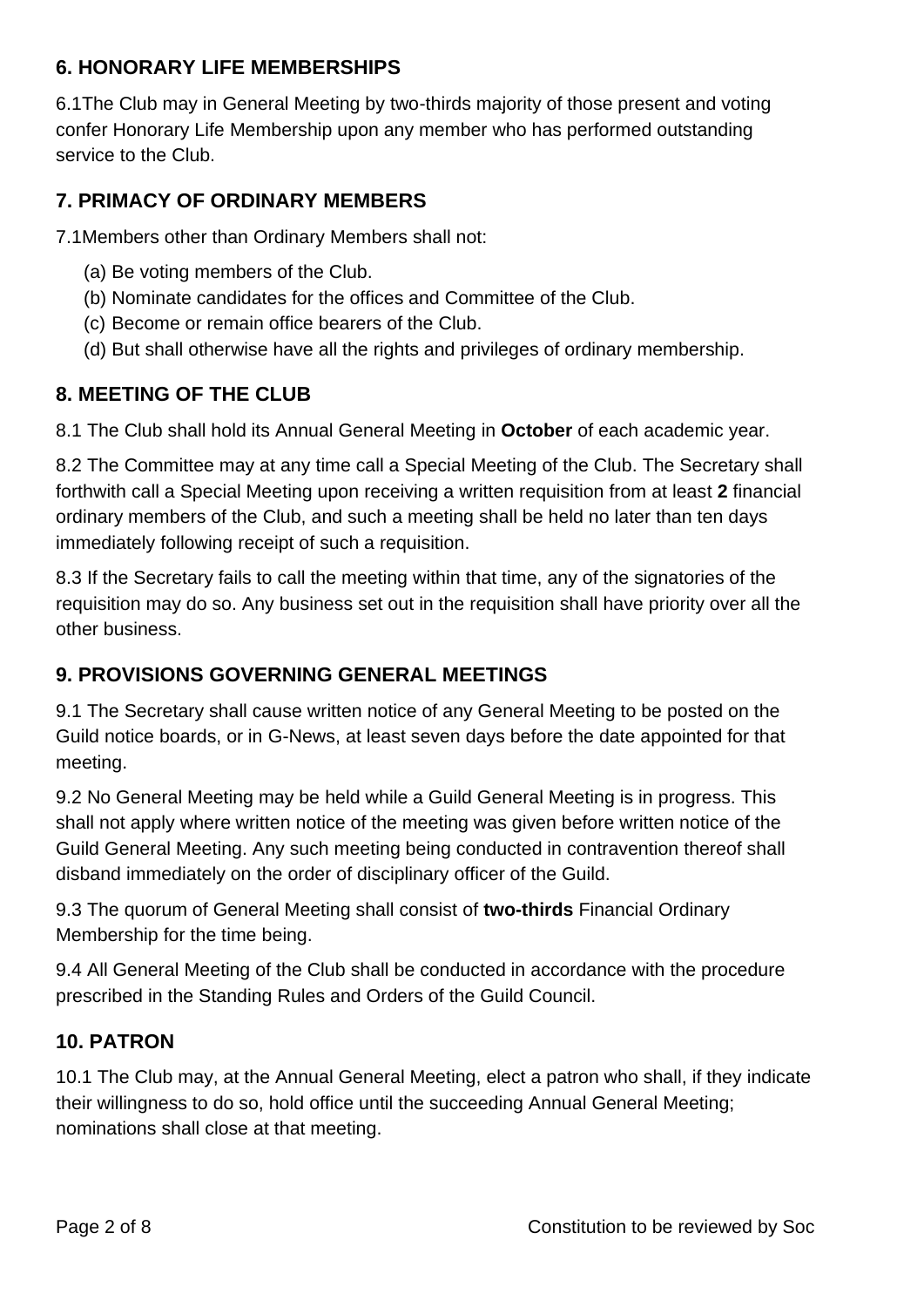#### **11. NOMINATIONS**

11.1 Before the Annual General Meeting, the Secretary shall call for nominations for the Executive Office Bearers and Committee of the Club.

11.2 Included in the same notice shall be details of the Annual General Meeting. Nominations shall close at that meeting.

# **12. EXECUTIVE OFFICE BEARERS**

12.1 The Executive Office Bearers of the Club shall be elected by the Ordinary Members of the Club at the Annual General Meeting and shall consist of:

- (a) The President
- (b) The Vice President
- (c) The Secretary
- (d) The Treasurer

12.2 These members will be representatives of the appropriate Guild Sub-committee/s and Guild Meetings.

12.3 Only financial Ordinary Members of the Club who are also members of the Guild shall be eligible for election as Executive Office Bearers.

12.4 Election shall be conducted by optional preferential ballot for each office in the order shown above.

12.5 A Candidate defeated for one office may stand for any office on the list.

12.6 The powers and duties of Executive Office Bearers are defined in Articles 21-24.

12.7 No Executive Office Bearer can hold more than one position simultaneously.

12.8 The Committee in meeting may dismiss an Elected Office-Bearer where, in the opinion of three quarters of the members of the Committee present and voting, that Elected Office-Bearer has:

(a) Consistently failed adequately to discharge the duties of that position; or

(b) Been absent from three consecutive Committee Meetings without providing a reasonable explanation; and

(c) Been given at least seven days notice of that Committee Meeting; and

(d) Been accorded the opportunity to be present and to speak at that Committee Meeting.

#### **13. THE COMMITTEE**

13.1 The Committee of the Club shall consist of:

- (a) The Executive Office Bearers;
- (b) The Ordinary Committee who shall consist of:
	- (i) The PC's for Refugees Coordinator/s
	- (ii) The High School Outreach Coordinator/s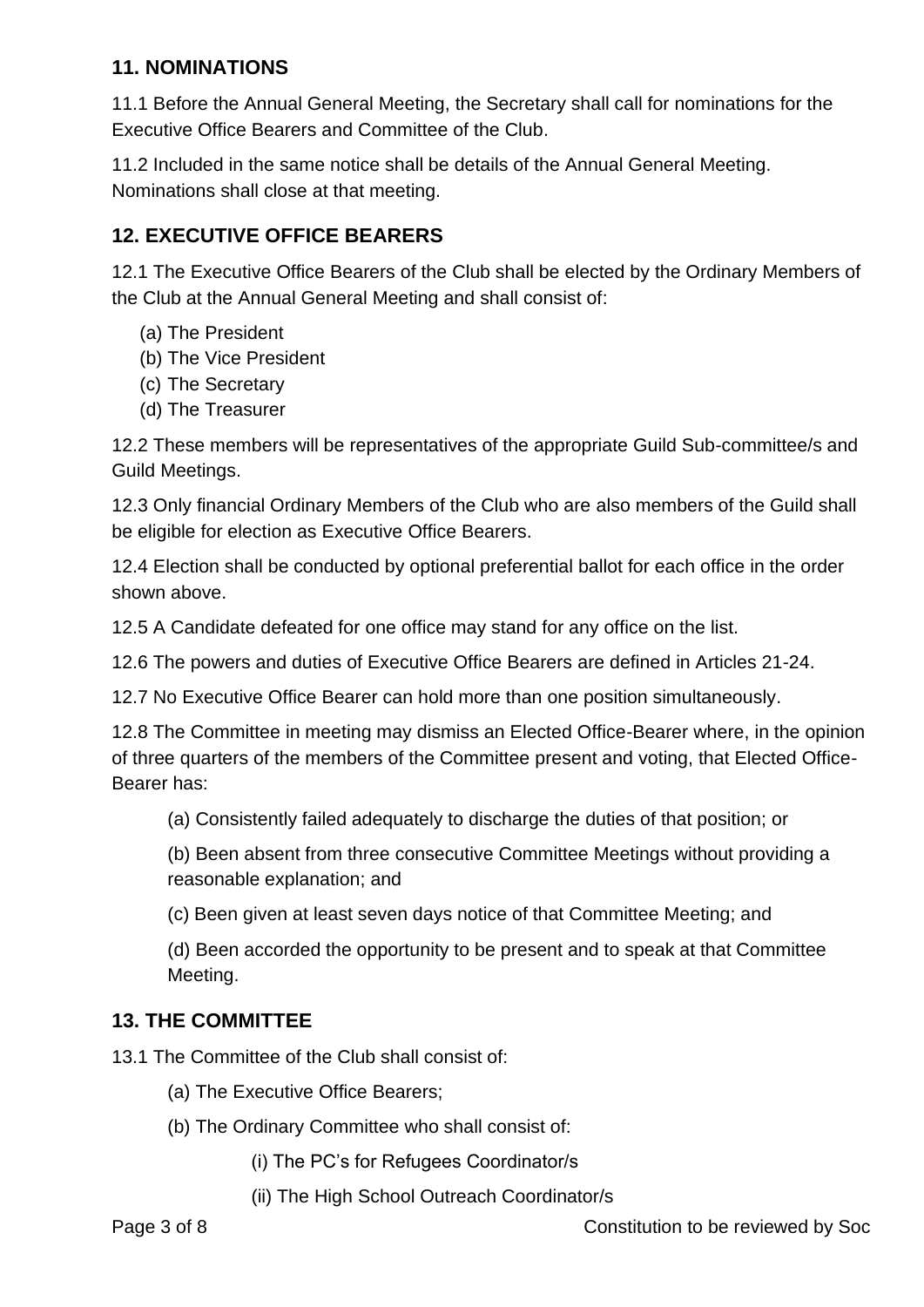(iii) The Roelands Technical TANK Coordinator/s

(iv) The Events Team Coordinator/s

(v) The Member Engagement Officer

(vi) The Recruitment Officer

(vii) The YEWA Galvaniser

(viii) The University Support Team Coordinator

(c) The Immediate Past President.

i. Only the person who held the Elected Office Bearer position of President immediately preceding the commencement of the current President's term shall be appointed Immediate Past President.

#### **14. DURATION OF OFFICE**

14.1 The Executive Office Bearers and the Ordinary Committee members shall remain in office until the next Annual General Meeting.

#### **15. VACANCIES**

15.1 If an Office Bearer resigns or ceases to hold office for any reason the remaining members of the Committee shall forthwith fill the vacancy so created by appointing thereto a member of the Committee from the Ordinary Membership, subject to review at the next General Meeting.

#### **16. MEETINGS**

16.1 The Committee shall meet at such times and places as the President shall determine.

16.2 The Secretary shall cause all members of the Committee to receive seven days notice before the date fixed for the meeting together with an agenda of the business to be discussed.

16.3 The Secretary shall forthwith call a Special Meeting of the Committee upon receiving a written requisition from at least two members thereof, and such a Special Meeting shall be held not later than seven days immediately following receipt of requisition.

16.4 If the Secretary fails to call the meeting within that time, any one of the members signing the requisition may do so. Any business set out in the requisition shall have priority over all other business.

# **17. QUORUM AND PROCEDURE OF COMMITTEE**

17.1 The quorum of the Committee shall be 10 of whom at least two shall be Office Bearers.

17.2 All meetings of the Committee shall be conducted in accordance with the procedure prescribed in the Standing Rules and Orders of the Guild Council.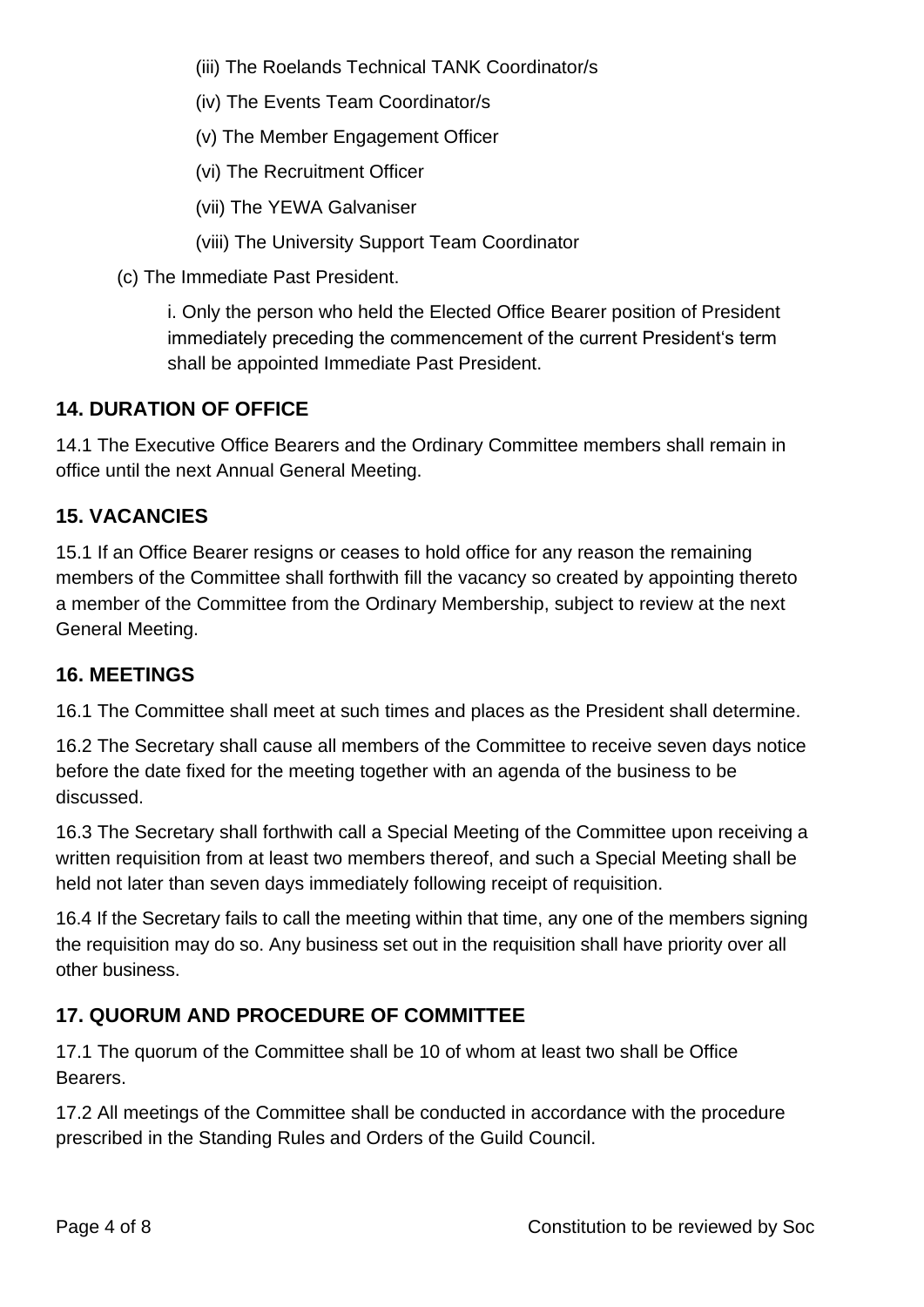#### **18. POWER OF THE COMMITTEE**

18.1 Subject to this Constitution, the Committee shall be responsible to the Club in General Meeting for giving effect to the Objectives of the Club as set out in Article 2 and elsewhere in this Constitution and for carrying on its everyday business, and without prejudice to the generality of the foregoing, have the power to:

18.2 Acquire and dispose of property; dispose of monies; open banking accounts; and enter into contracts. Unless acting under a special enabling resolution of General Meeting, however, the Committee shall not borrow or raise money or incur debts or liabilities on behalf of or in the name of the Club to a greater amount than five dollars for each and every then existing financial Ordinary Member of the Club.

18.3 Make regulations for the orderly and proper management of the affairs of the Club, ensuring that no regulation is inconsistent or repugnant with this Constitution.

18.4 Make, alter or repel By-Laws and impose fines for the breach therefore. All By-Laws and any alterations or amendment therefore shall be subject to ratification by Societies Council and Guild Council before coming into force. The maximum fine imposed may not exceed five dollars.

#### **19. CHAIR**

19.1 The President shall have the right to take the Chair at any meeting of the Club or of the Committee.

19.2 If the President is absent or does not wish to exercise his right at any meeting, that right shall develop upon the Vice President.

19.3 In the event of absence of both the President and the Vice President, or in event of them both not wishing to exercise their right, that meeting shall elect its own Chair.

#### **20. PRESIDENT**

20.1 In addition to any provisions set out elsewhere in this Constitution or in any By-Laws or Regulations made hereunder, it shall be the duty of the President to:

(a) Coordinate and supervise the work of the Executive Office Bearers, subject to the authority of the Club in General Meeting.

(b) See that all Office-Bearers are conversant with the Constitution and their respective Duties and Responsibilities

(c) Generally carry out the policy of the Club.

#### **21. VICE PRESIDENT**

21.1 In addition to any provisions set out elsewhere in the Constitution or in any By-Laws or Regulations made hereunder, it shall be the duty of the Vice President to assist the President wherever possible.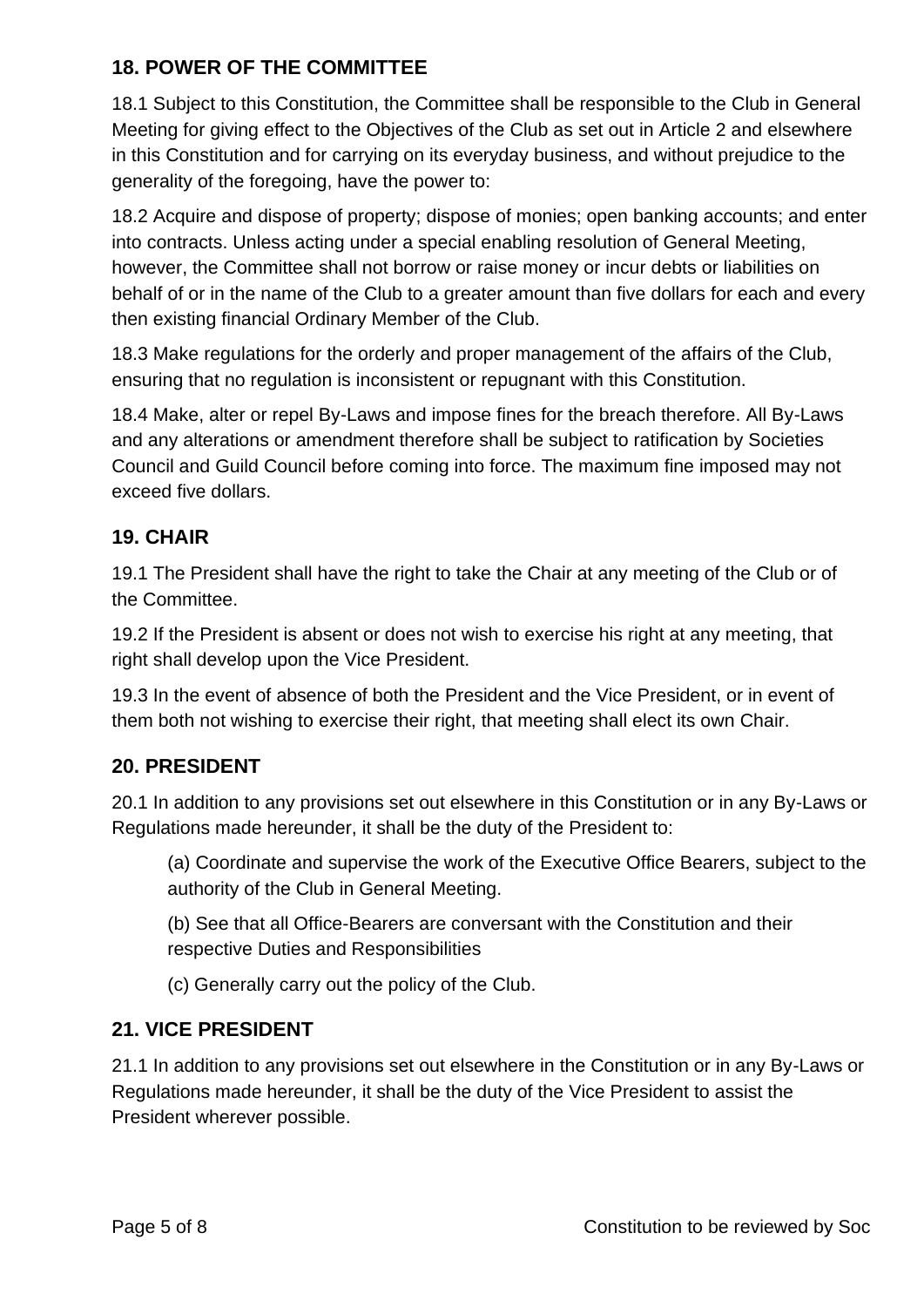#### **22. SECRETARY**

22.1 In addition to any provisions set out elsewhere in the Constitution or in any By-Laws or Regulations made hereunder, it shall be the duty of the Secretary:

(a) To record all proceedings of the Club and the Committee in a Club Minute Book which they shall cause to be provided for that purpose:

- (b) To conduct and keep copies of all correspondence of the Club:
	- (i) To supply the Secretary of the Guild before the end of the first academic semester the information required to be recorded in the Guild register of the University societies.
	- (ii) To notify the Secretary of the Guild within fourteen days of the alterations in the foregoing information.
	- (iii) To lodge with the Secretary of the Guild a copy of the Constitution and any By-Laws made under its authority.

(c) To notify the Secretary of the Guild within fourteen days from the making therefore of any alterations to this Constitution of such By-Laws.

(d) To notify the Secretary of Societies Council and Public Affairs Council of the names of the delegate and deputy delegate to Societies Council and Public Affairs Council at least four days before meetings of these respective councils in each calendar year.

(e) In the event of the Club being de-registered, to present to the Guild Secretary within thirty days a duly audited statement of the financial position of the Club together with a copy of the resolution, which may have been passed by the Club as to the disposition of its funds.

# **23. TREASURER**

23.1 In addition to any provisions set out elsewhere in the Constitution or in any By-Laws or Regulations made hereunder, it shall be the duty of the Treasurer:

- (a) Keep proper books of account dealing with the property and finances of the Club and to furnish the Committee with such accounts and information relating to the finances and property of the Club as the Committee from time to time require.
- (b) Arrange and be responsible for handling of the petty cash and to render an account to each Committee member of all petty cash.
- (c) Prepare a financial statement showing all receipts and payments during their term of office, for presentation with auditors report to the Annual General Meeting.
- (d) Produce and deliver all necessary books, vouchers and other documents to the persons appointed by the Guild Finance Committee for the purpose of conducting an audit, in so far as such persons may so required.
- (e) Prepare necessary forms, and receipts for Societies Council in accordance with Semester & O-day Grant Policies.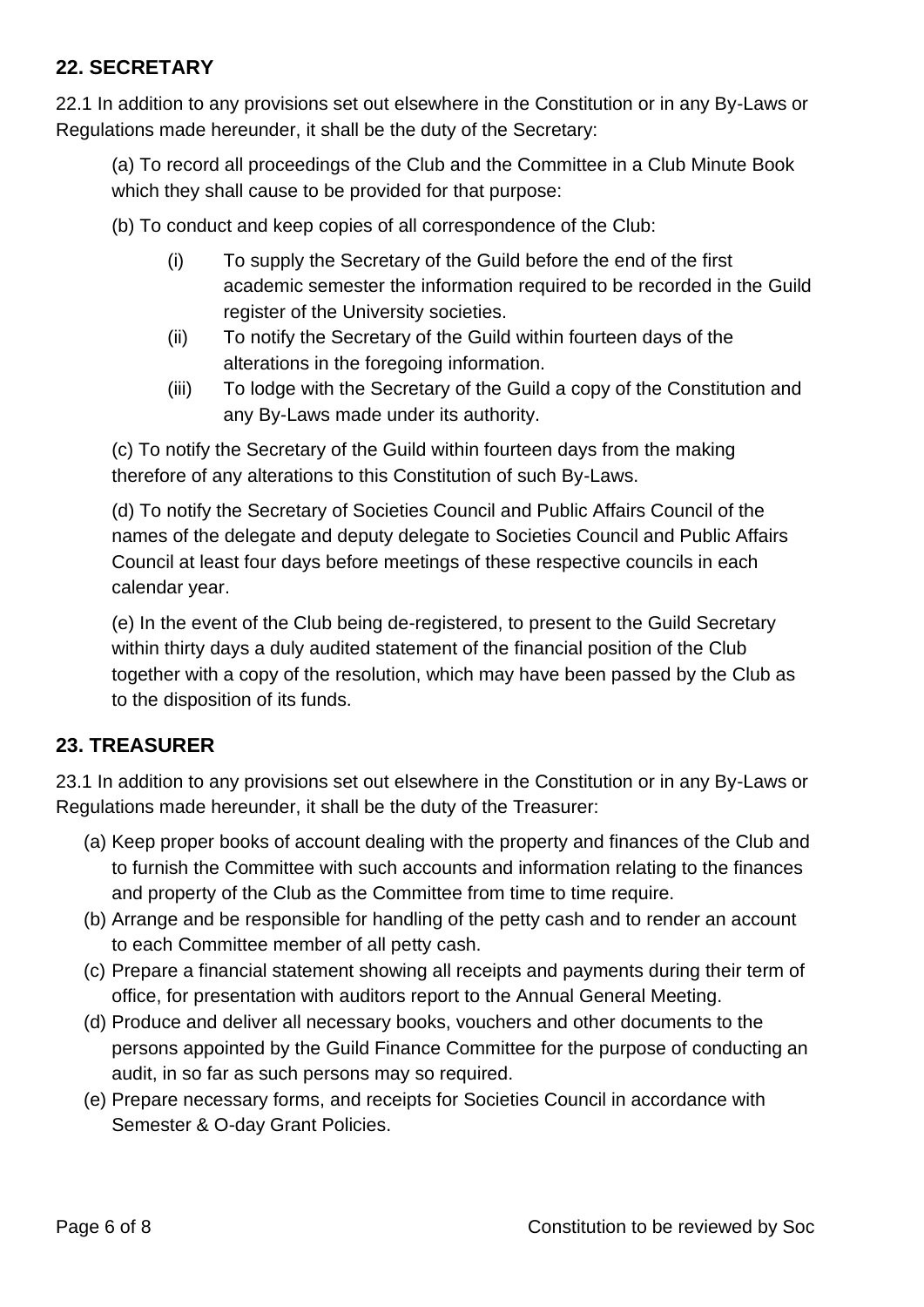# **24. DEPOSITS AND WITHDRAWAL OF MONIES**

24.1 All monies due and payable to the Club shall be received by the Treasurer who shall lodge them without undue delay in the Central Banking of Guild Council for the credit of the Club.

24.2 Any two members of the Executive may jointly sign cheques and forms of authority for the payment of funds of the Society.

24.3 Not withstanding anything contained herein, no persons shall deposit or withdraw any monies into any account that Guild Council has closed by resolution.

# **25. PAYMENTS**

25.1 No payments shall be made on behalf or in the name of the Club unless it has been authorised by the Executive Office Bearers, in accordance with Article 2.2

#### **26. MAJOR OBLIGATIONS TO THE GUILD**

26.1 The Club shall comply with the Regulation of the Guild, the Rules of Societies Council, and all other provisions enrolled upon the Guild Statutes book.

26.2 All Office Bearers and committee members shall be jointly and severally responsible for such compliance, and shall be deemed liable in the event of noncompliance therewith.

#### **27. EXPULSION OF MEMBERS**

27.1 The Committee may by unanimous vote request any member or associate member to resign from the Club, and in the event shall cause written notification of such request to be served upon the member concerned.

27.2 Should such a request prove ineffectual after fourteen days of written notification, the Committee may serve written notice of intended expulsion of the member concerned and should they not have resigned seven days after, the Committee may by unanimous vote expel him or her from the Club; but such expulsion shall be subject to review at the next General Meeting with the member present and to be heard.

# **28. AVAILABILITY OF CONSTITUTION**

28.1 The Committee shall make the Constitution available on request to all Ordinary Members copies of this Constitution.

#### **29. INTERPRETATION**

29.1 Subject to any provisions enrolled upon the Guild Statutes book and to any resolution passed by Guild Council, Societies Council or Public Affairs Council, the President shall have the power to interpret the meaning of any of the provisions contained in the Constitution, but the determining decision in case of doubt shall rest with the Club in General Meeting.